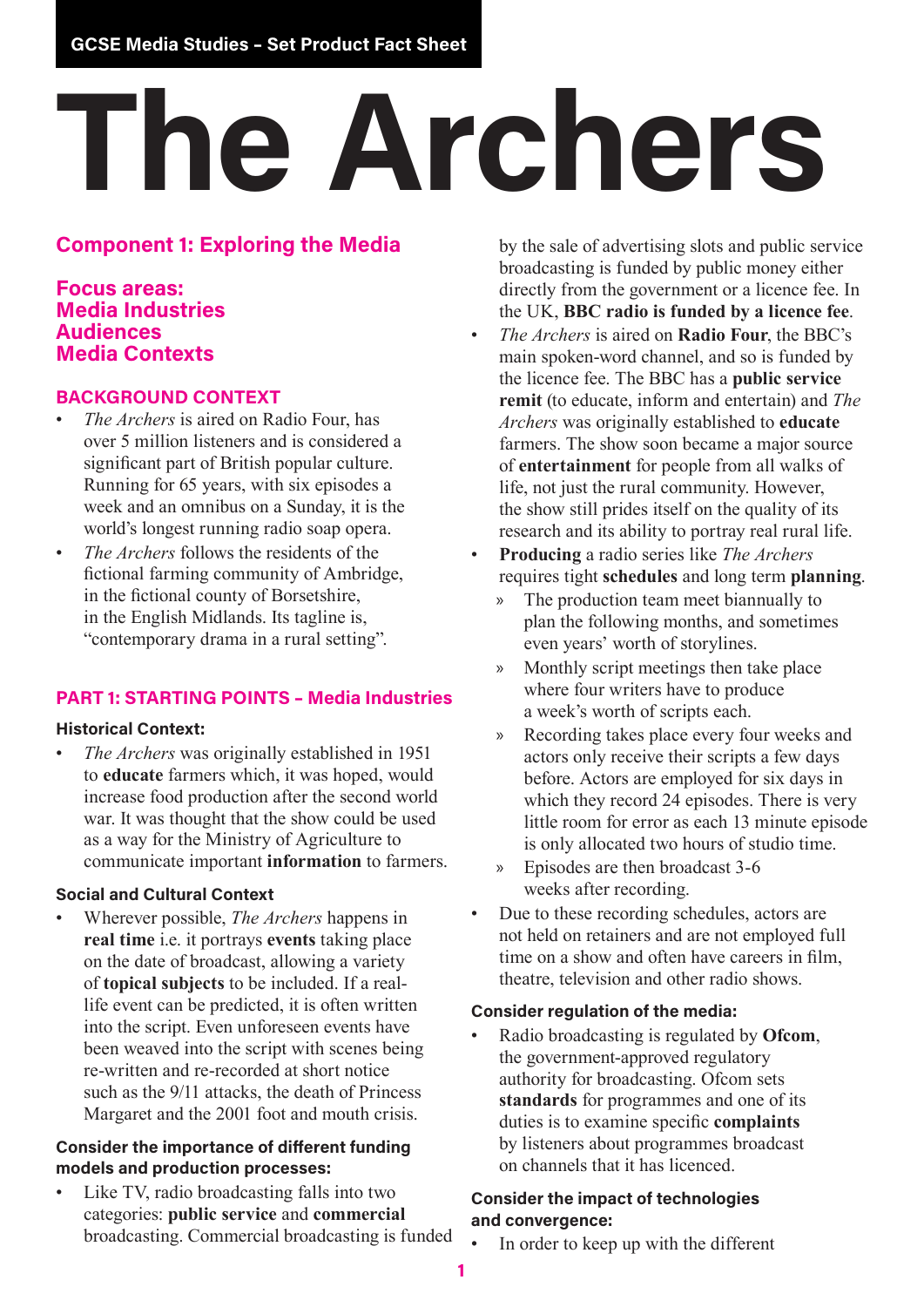ways people prefer to **consume** their media, there are a variety of **ways for fans to engage** with the show:

- » Aside from the **regular radio slot**, listeners can catch up with the **omnibus** on a Sunday, hear recent episodes repeated on **BBC Radio Four Extra**, download the **podcast**, or listen 'on demand' through **BBC iPlayer Radio**.
- » Alternatively, they can check out *The Archers'* page on the **BBC website**, follow the show on **social media** by following it on **Twitter** or liking their **Facebook** page.
- » All of these **platforms** are provided to help audiences increase their enjoyment of the show and make it as accessible as possible for them to keep up to date with it.

### **The Brand**

• *The Archers* is big business for the BBC as it's the most listened to BBC programme online. In today's society, **market share and brand identity** are massively important and *The Archers* succeeds on both of these. If the BBC was ever to lose its **licence fee**, there are certain shows that it is guaranteed people would pay to subscribe to – *The Archers* is one of these. Therefore, it's important that the producers keep the show fresh. One way of doing this is by introducing new characters or pushing the boundaries on plotlines.

# **PART 2: STARTING POINTS – Audiences**

# **Social Context**

Not one to shy away from controversy, the BBC has opened the gates to less talked about topics and issues in recent years. The **domestic abuse storyline** of Rob and Helen has been building for some time. The **listeners' privileged position** of being able to eavesdrop in on characters' private conversation has added a very real touch to the storyline. Audiences have witnessed first-hand Rob's controlling nature, his coercive behaviour and insidious ways (e.g. constantly undermining Helen's looks and clothing), and listened whilst he has progressively isolated her from friends and family. The **realistic portrayal** of this storyline has even prompted audiences to raise over £100,000 in charitable donations, proving the **importance** of such a show – and the strong relationship it has forged with its **audience**.

#### **Consider the ways in which media organisations target audiences:**

• Historically, radio soap operas have always

focused primarily on women's lives, particularly family relationships, domesticity and marriage. Therefore the target audience was traditionally **females** who looked after the home.

- Listeners from different walks of life could engage with the show in different ways due to its multi-stranded **narratives**. As a listener you might be rooting for one particular character whilst your friend might be interested in another character relationship entirely.
- The *Archers* is perceived as a high quality soap opera and distinguishes itself from TV soaps by providing soap for the educated middle-classes. Radio Four has a **high cultural status** and so the audience for *The Archers* consists mainly of well-educated middle-class professionals, most of whom are middle aged and above, white women.

#### **Consider how audiences may respond to and interpret media products, and the social, cultural and political significance of media products:**

- For many of these listeners, *The Archers* was a **familiar friend** which provided a comforting background and, until fairly recently, there was an unwritten rule that nothing too terrible would ever happen.
- However, in recent years some listeners have complained that *The Archers* is beginning to mimic the excesses of TV soaps such as *EastEnders*. The most notable example of this is the 2016/17 storyline of Rob's abusive relationship with his wife. For some listeners, the show they once considered to be light, mellow drama, has now morphed into actual **melodrama**.
- That being said, such a move has attracted **new listeners** which are welcomed by the broadcasters, and there is an argument that such shows should reflect the **society** in which they are aired. This move has also given the BBC the opportunity to open a conversation about **topics** like domestic violence.
- Because the BBC can be accessed from around the world, it's important to understand that some of the online audience is **global**, including British people living abroad. Listening to *The Archers* is a crucial way for them to keep in touch with **British life**. In fact, even within the UK, some listeners from urban areas have stated how they like the sense of rural life that is evident in the show. Perhaps, like many, they dream of getting away from the city and moving to the country and *The Archers*